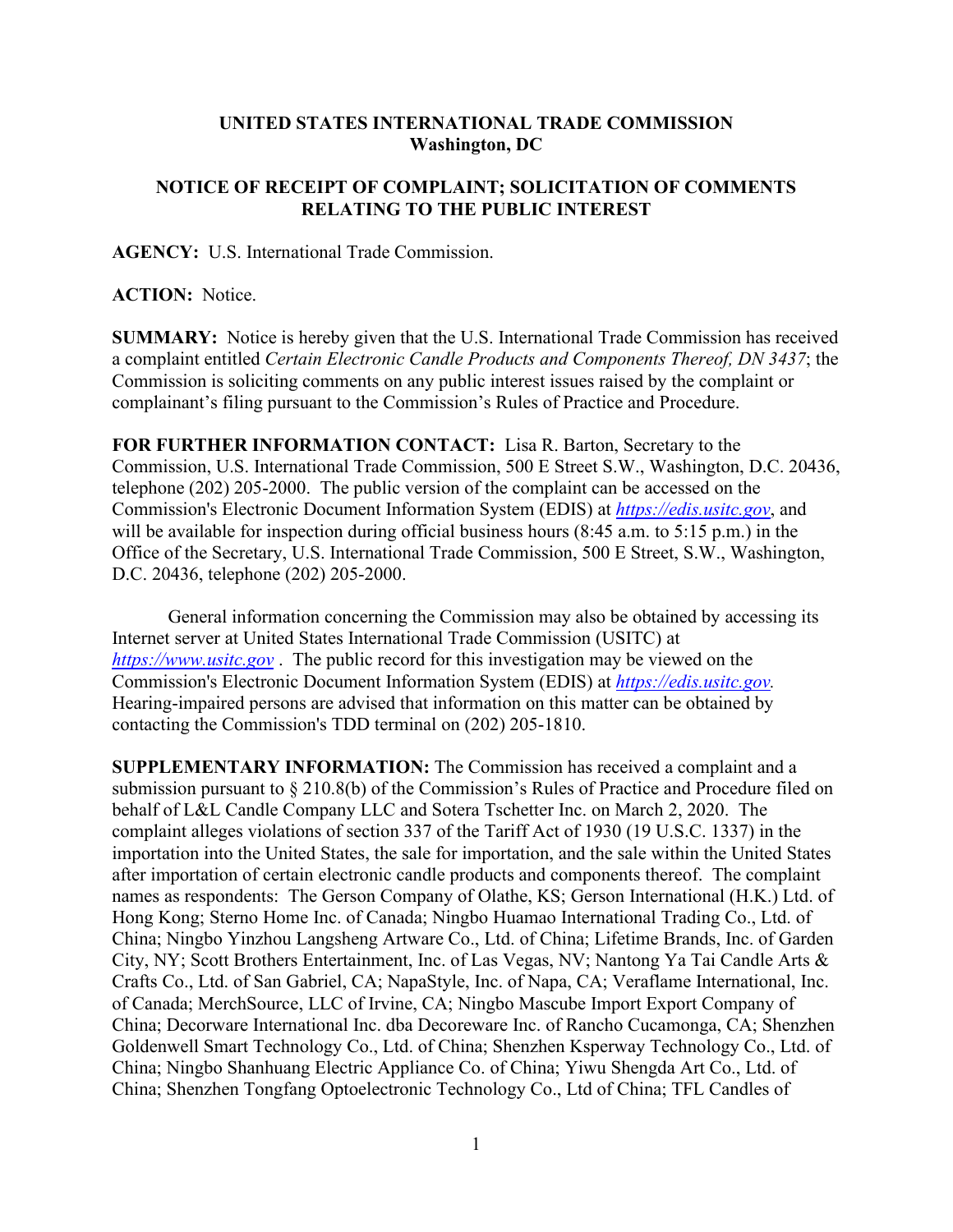China; Guangdong Tongfang Lighting Co., Ltd. of Hong Kong; Tongfang Optoelectric Company of Hong Kong; and Virtual Candles Limited of the United Kingdom. The complainant requests that the Commission issue a general exclusion order, a limited exclusion order, cease desist orders and impose a bond upon respondents' alleged infringing articles during the 60-day Presidential review period pursuant to 19 U.S.C. 1337(j).

Proposed respondents, other interested parties, and members of the public are invited to file comments on any public interest issues raised by the complaint or  $\S 210.8(b)$  filing. Comments should address whether issuance of the relief specifically requested by the complainant in this investigation would affect the public health and welfare in the United States, competitive conditions in the United States economy, the production of like or directly competitive articles in the United States, or United States consumers.

In particular, the Commission is interested in comments that:

- (i) explain how the articles potentially subject to the requested remedial orders are used in the United States;
- (ii) identify any public health, safety, or welfare concerns in the United States relating to the requested remedial orders;
- (iii) identify like or directly competitive articles that complainant, its licensees, or third parties make in the United States which could replace the subject articles if they were to be excluded;
- (iv) indicate whether complainant, complainant's licensees, and/or third party suppliers have the capacity to replace the volume of articles potentially subject to the requested exclusion order and/or a cease and desist order within a commercially reasonable time; and
- (v) explain how the requested remedial orders would impact United States consumers.

Written submissions on the public interest must be filed no later than by close of business, eight calendar days after the date of publication of this notice in the Federal Register. There will be further opportunities for comment on the public interest after the issuance of any final initial determination in this investigation. Any written submissions on other issues must also be filed by no later than the close of business, eight calendar days after publication of this notice in the Federal Register. Complainant may file replies to any written submissions no later than three calendar days after the date on which any initial submissions were due. Any submissions and replies filed in response to this Notice are limited to five (5) pages in length, inclusive of attachments.

Persons filing written submissions must file the original document electronically on or before the deadlines stated above and submit 8 true paper copies to the Office of the Secretary by noon the next day pursuant to § 210.4(f) of the Commission's Rules of Practice and Procedure